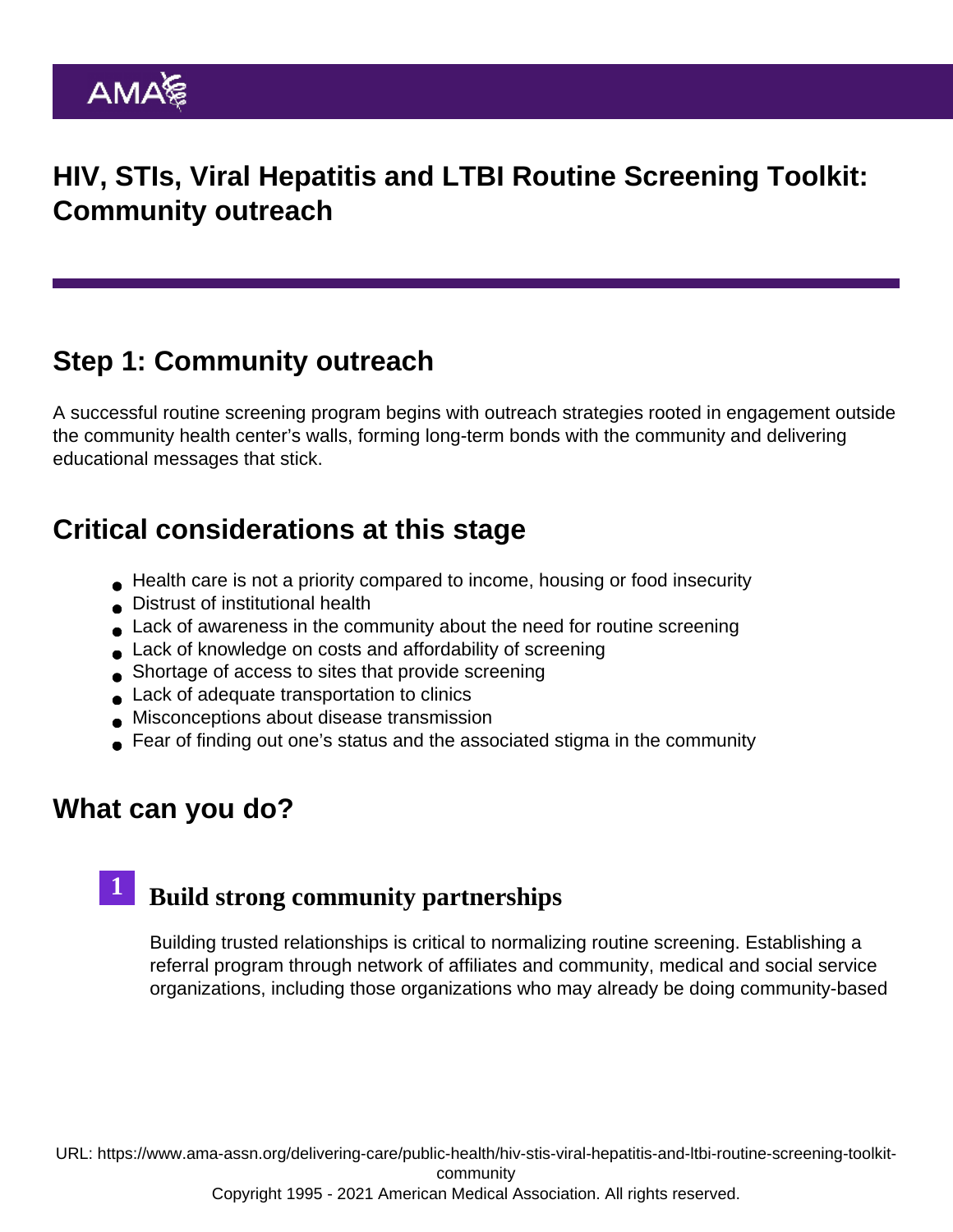testing, will link more patients to your community health center for screening and care.

### Related resources

- [Tool for Tracking Partners and Partnership Activities:](https://bphc.hrsa.gov/media/p4c-toolkit-2018.pdf) Pages 81-88 from the Health Resources and Services Administration's (HRSA) Integrating HIV Care, Treatment & Prevention Services into Primary Care–A Toolkit for Health Centers guide includes a Partnership Toolkit that provides a comprehensive list of key considerations, steps and templates to help guide your organizations' community relationship building and tracking.
- [Partnership Mapping Template](https://www.ama-assn.org/system/files/partnership-mapping-template.pdf) (PDF): This template provides a framework to help your organization keep track of relationships with non-clinical services and outpatient clinics that will support both community outreach and a sustainable linkage to care program.

# 2 Increase local and digital visibility

More traditional approaches such as on-the-street flyers and targeted social media ads help establish visibility of a clinic's services and notify the public of its accessibility and affordability.

### Related resources

Social and Digital Marketing Material and Campaign Examples: The [CDC's National](https://npin.cdc.gov/search/campaign) [Prevention Information Network](https://npin.cdc.gov/search/campaign) includes information and links to digital marketing examples and marketing campaigns executed by a variety of organizations.

- [CDC's Let's Stop HIV Together Campaign](https://www.cdc.gov/stophivtogether/index.html)
- [CDC's National Prevention Information Network Digital Media Tools for HIV](https://npin.cdc.gov/digital-media-tools/hiv)
- [CDC's Let's Stop HIV Together Social Media Toolkit](https://www.cdc.gov/stophivtogether/partnerships/social-media-toolkit.html)
- [CDC's National Prevention Information Network Digital Media Tools for hepatitis](https://npin.cdc.gov/digital-media-tools/hepatitis)
- [CDC's National Prevention Information Network Digital Media Tools for STDs](https://npin.cdc.gov/digital-media-tools/std)
- [CDC's National Prevention Information Network Digital Media Tools for TB](https://npin.cdc.gov/digital-media-tools/tb) [infection](https://npin.cdc.gov/digital-media-tools/tb)

# **3** Establish an integrated approach to care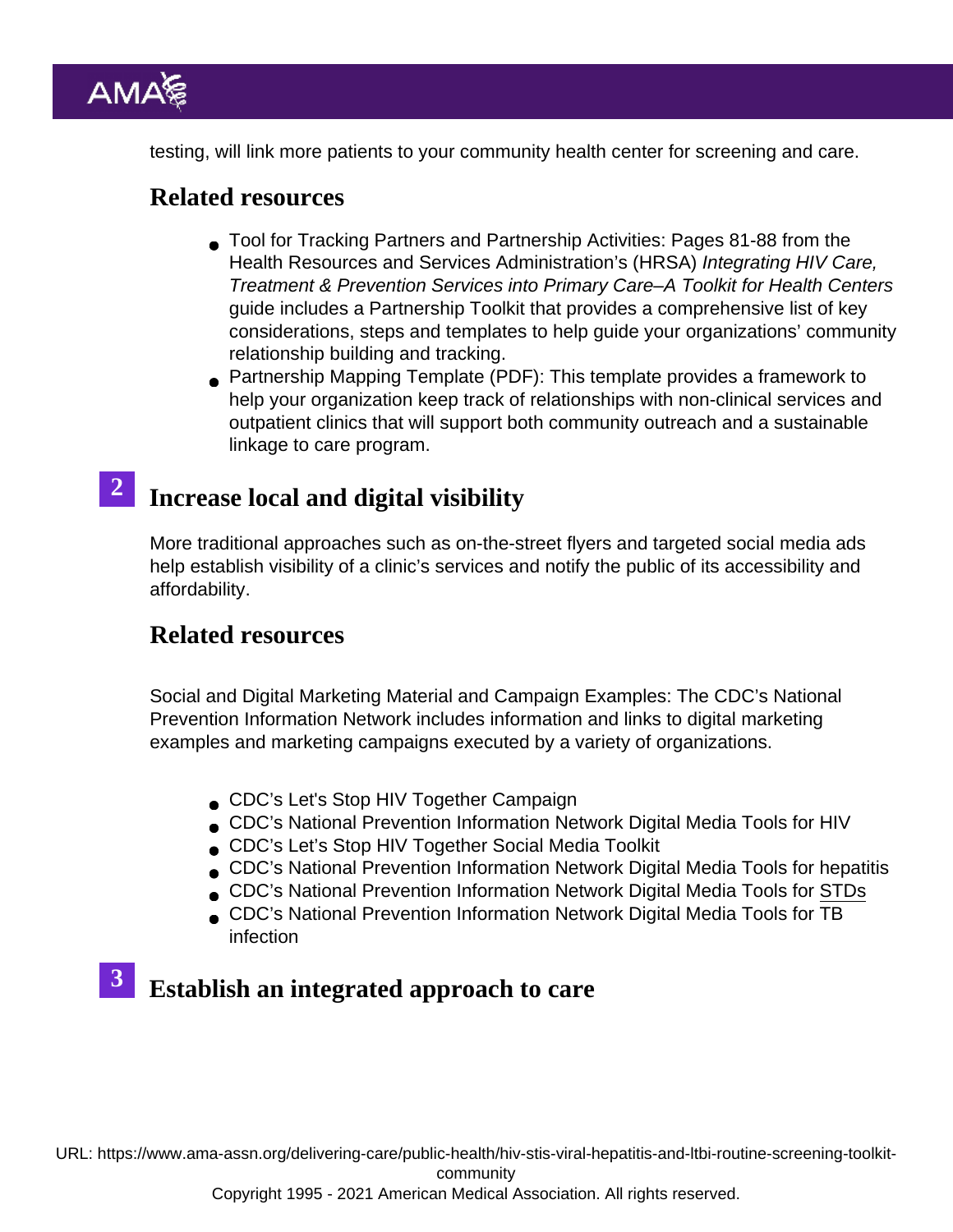Employ a holistic social determinants of health (SDOH) approach to your care, offering wrap-around services such as mental health care and non-clinical support with employment or housing, to initiate screening and ensure longer term care.

## Related resources

- [Tools for Putting Social Determinants of Health into Action](https://www.cdc.gov/socialdeterminants/tools/index.htm): This CDC webpage compiles a series of tools and resources that health care practitioners can review in order to embed strategies to address social determinants of health in their organization.
- [Health-Related Social Needs Screening Tool](https://innovation.cms.gov/files/worksheets/ahcm-screeningtool.pdf): This resource from the Centers for Medicare and Medicaid Services can help clinicians find out patients' needs in five core domains including housing instability, food insecurity, transportation problems, utility help needs and interpersonal safety.
- [PRAPARE Screening Tool and Implementation Toolkit](http://www.prapare.org/): Developed in partnership between the National Association of Community Health Centers, the Association of Asian Pacific Community Health Organizations, and the Oregon Primary Care Association the Protocol for Responding to and Assessing Patients' Assets, Risks, and Experiences (PRAPARE) is a national standardized patient risk assessment protocol designed to engage patients in assessing and addressing social determinants of health.
- Care team training on the SDOH:
	- [AMA STEPS Forward® Module: Addressing Social Determinants of](https://edhub.ama-assn.org/steps-forward/module/2702762) [Health](https://edhub.ama-assn.org/steps-forward/module/2702762): This learning module from AMA STEPS Forward® outlines how to identify methods to understand the unique health needs of your community and formulate a plan to help your organization begin to address social determinants of health.
	- $\circ$  [Social Determinants of Health foundational course:](https://aquifer.org/courses/aquifer-culture-health-care/) This case-based virtual course from Aquifer provides foundational knowledge and a framework for building skills that minimize the effects of social determinants of health on health outcomes.
	- [Training Primary Care Residents on the Social Determinants of Health:](https://www.gnyha.org/tool/training-primary-care-residents-on-the-social-determinants-of-health/) This resource from the Greater New York Hospital Association includes foundational content that can be used when teaching social determinants of health concepts to both primary care residents as well as other care team members involved in the routine screening process.

# $4$  Meet patients where they are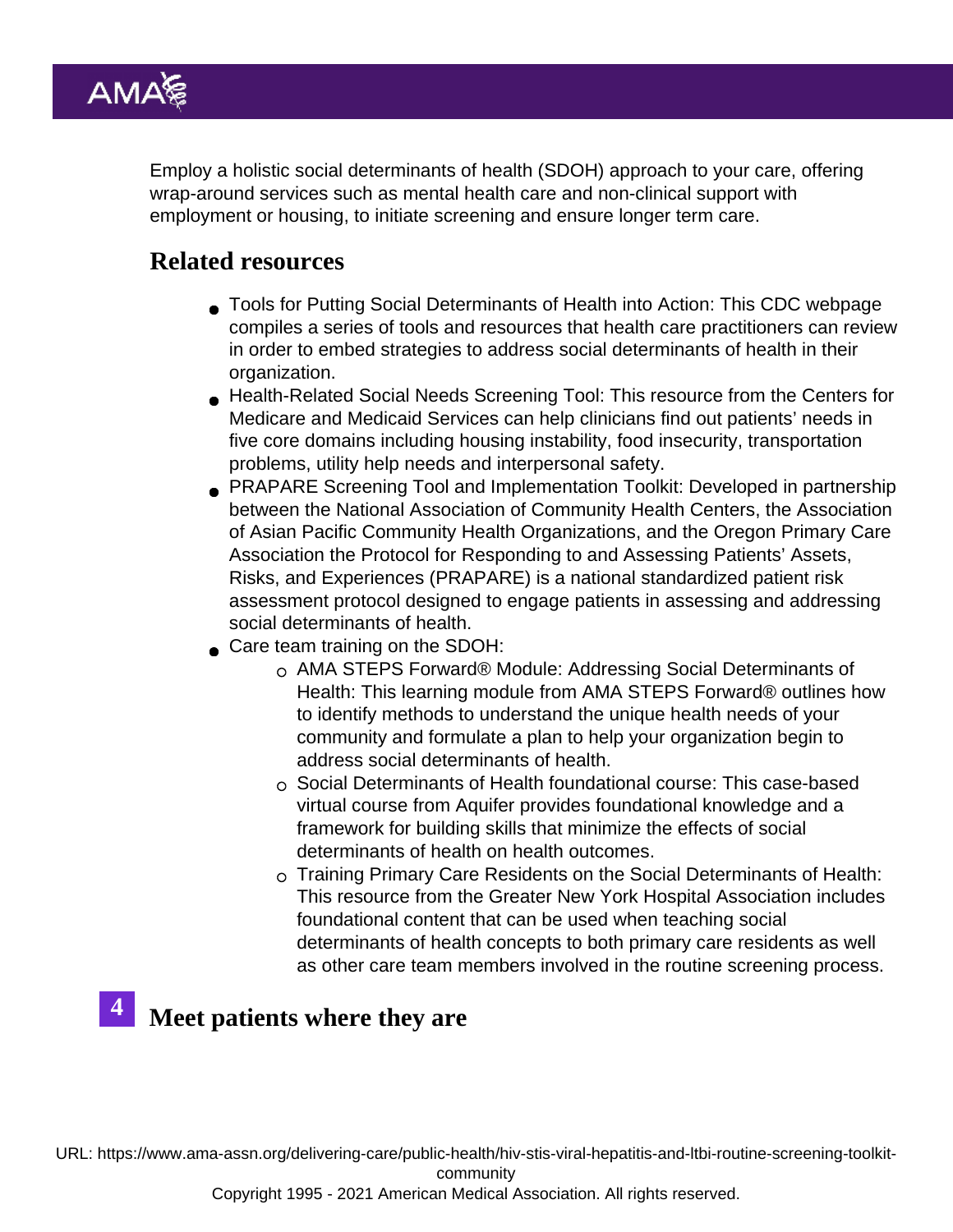Expanding or building partnerships for testing outside of the clinical setting—and bringing it to local clubs, bars, rehab centers or on-the-street mobile clinics—helps overcome transportation barriers and normalize screening in the community.

## Related resources

- [HIV Testing in Non-Clinical Settings](https://www.cdc.gov/hiv/testing/nonclinical/index.html): This CDC webpage compiles a series of guidelines, recommendations and job aids that supports HIV testing in nonclinical setting.
- [Implementing HIV Testing in Nonclinical Settings: A Guide for HIV Testing](https://www.cdc.gov/hiv/pdf/testing/CDC_HIV_Implementing_HIV_Testing_in_Nonclinical_Settings.pdf) [Providers:](https://www.cdc.gov/hiv/pdf/testing/CDC_HIV_Implementing_HIV_Testing_in_Nonclinical_Settings.pdf)?? The purpose of this guide from the CDC is to familiarize clinicians with key programmatic issues that impact delivery of HIV testing services in nonclinical setting.

# 5 Provide patient-centric education materials

Patient education materials that are linguistically and culturally reflective of populations disproportionately affected (such as Baby Boomers for HCV or refugees for LTBI) help patients overcome shame and understand the need for routine screening.

### Related resources

Patient Education Materials from the CDC : These links compile downloadable patient education materials from the CDC with resources targeted to different patient demographics and available in multiple languages.

- $\bullet$  [HIV](https://www.cdc.gov/hiv/library/consumer-info-sheets/index.html)
- [Viral hepatitis](https://www.cdc.gov/hepatitis/resources/patientedmaterials.htm)
- [STIs](https://www.cdc.gov/std/healthcomm/the-facts.htm)
- $\circ$  [The Facts Brochures](https://www.cdc.gov/std/healthcomm/the-facts.htm)
- [Which STD Tests Should I Get?](https://www.cdc.gov/std/prevention/screeningreccs.htm)
- **[LTBI](https://www.cdc.gov/tb/education/patient_edmaterials.htm)**

JAMA Network™ Patient Pages : JAMA Patient Pages are free patient resources designed to distill high-quality evidence and updated guidance from USPSTF into a more accessible patient friendly format to help guide patient decisions.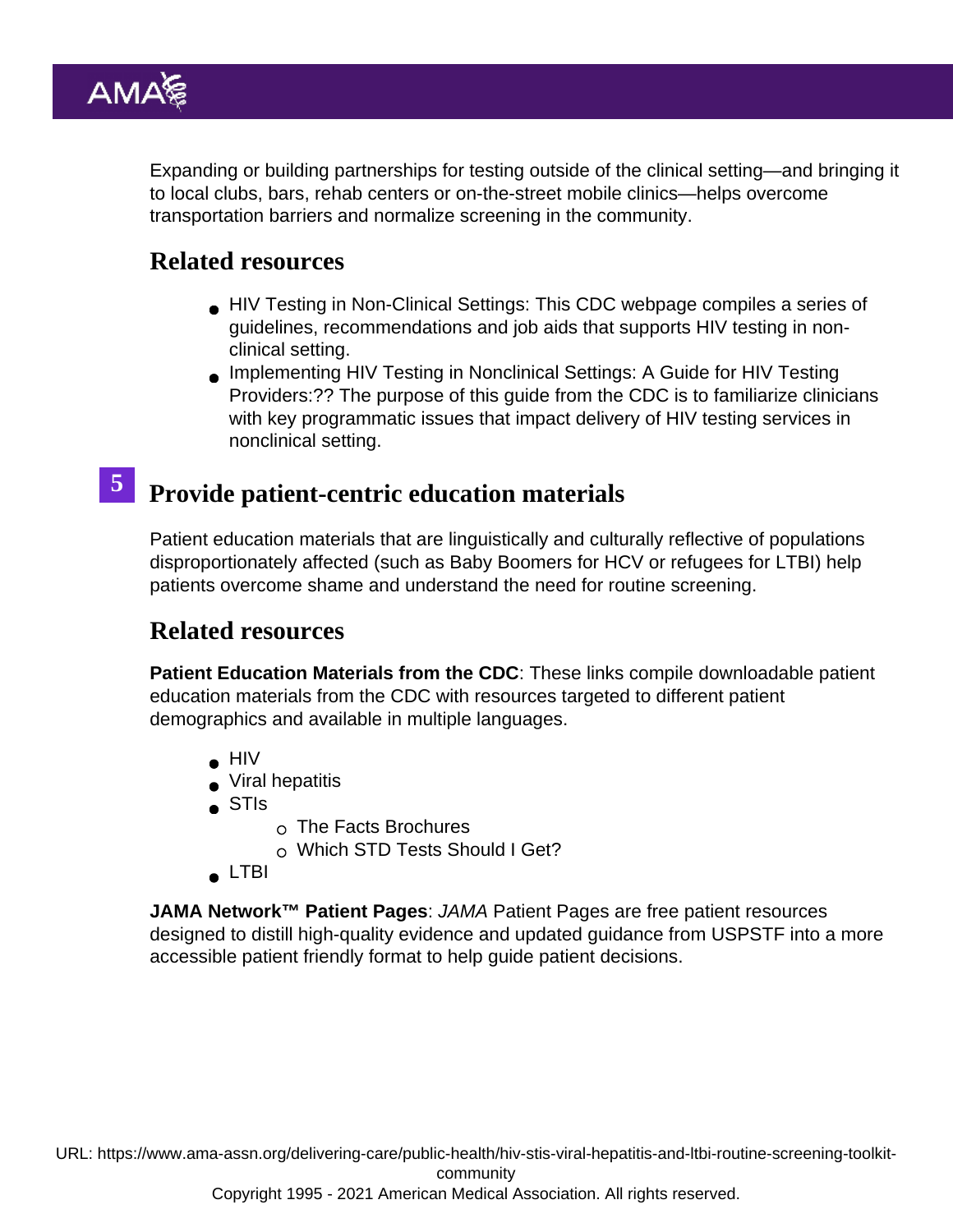#### **HIV**

[Human Immunodeficiency Virus](https://jamanetwork.com/journals/jama/fullarticle/2533069?resultClick=1)

[Who Should Be Screened for HIV Infection?](https://jamanetwork.com/journals/jama/fullarticle/2735342)

[Can HIV Infection Be Prevented With Medication?](https://jamanetwork.com/journals/jama/fullarticle/2735504?resultClick=1)

[HIV Infection: The Basics](https://jamanetwork.com/journals/jama/fullarticle/1221701?resultClick=1)

### Viral hepatitis

[Screening for Hepatitis B in Nonpregnant Adolescents and Adults](https://jamanetwork.com/journals/jama/fullarticle/2774051)

[Screening for Hepatitis B in Pregnant Women](https://jamanetwork.com/journals/jama/fullarticle/2738558)

[Screening for Hepatitis C Virus Infection](https://jamanetwork.com/journals/jama/fullarticle/2762184)

[Treating Hepatitis C](https://jamanetwork.com/journals/jama/fullarticle/2717476?resultClick=1)

### STIs

[Screening and Prevention of Sexually Transmitted Diseases](https://jamanetwork.com/journals/jama/fullarticle/193428?resultClick=1)

[Screening for Syphilis in Pregnant Women](https://jamanetwork.com/journals/jama/fullarticle/2698928?resultClick=1)

[Screening for Syphilis](https://jamanetwork.com/journals/jama/fullarticle/2526641?resultClick=1)

#### LTBI

[Screening for Latent Tuberculosis](https://jamanetwork.com/journals/jama/fullarticle/2547757?resultClick=1)

**[Tuberculosis](https://jamanetwork.com/journals/jama/fullarticle/1660384?resultClick=1)** 

Disclaimer: This page contains resources supplied by third party organizations. Inclusion of these materials on this page does not imply endorsement of these resources or corresponding organization.

## Additional toolkit steps and related materials

URL: [https://www.ama-assn.org/delivering-care/public-health/hiv-stis-viral-hepatitis-and-ltbi-routine-screening-toolkit](https://www.ama-assn.org/delivering-care/public-health/hiv-stis-viral-hepatitis-and-ltbi-routine-screening-toolkit-community)[community](https://www.ama-assn.org/delivering-care/public-health/hiv-stis-viral-hepatitis-and-ltbi-routine-screening-toolkit-community) Copyright 1995 - 2021 American Medical Association. All rights reserved.